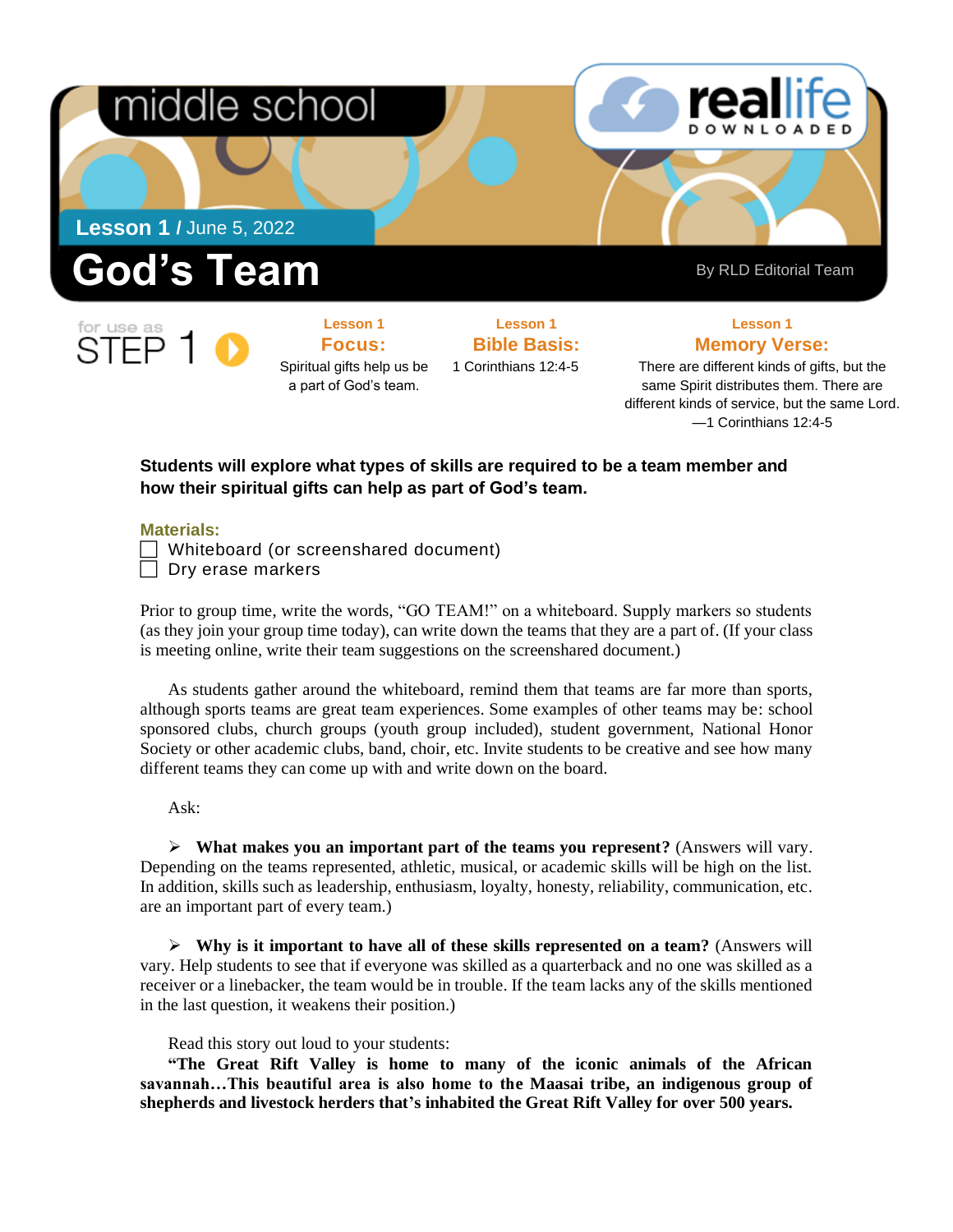**Tribal culture and tribal religion run deep in this nomadic group, so though Christian missionaries have been sharing the gospel with the Maasai for more than 150 years, it is only in the recent past that some have responded. Today, more than 40% of the Maasai are Christians and follow the Shepherd who died to save them.**

**One of the David Caleb Cook Foundation's church partners has established churches in the Great Rift Valley, with some strong congregations of faithful followers of Jesus. But while many adults attend church, most of the children are left in the fields watching the herds or are considered unready to learn what it means to be a Christian. Though DCCF's denominational partner has been trying to establish children's ministry in this critical area, they haven't met with success.**

**Thanks to the generosity of donors, the foundation's Africa coordinator, Serah, recently traveled to this remote region to train ministry leaders to serve the children of the Maasai community–and God, in His faithfulness, opened new opportunities for ministry."**

➢ **Who were some of the different people who worked together to bring children's ministry to the Maasai tribe?** (Local denominational church partners; Serah the Africa Coordinator; donors who funded her work; God.)

**In this story, we saw an example of different people coming together to accomplish God's work in the Maasai tribe—local church partners near the Great Rift Valley who began evangelizing to the Maasai tribe, Serah the Africa Coordinator who led training, and donors who funded her work and the materials she provided.** 

**Just as working together on a sports team requires a variety of skills, working together with our various spiritual gifts makes us stronger as the Body of Christ. Let's take a further look at this concept.**

Story Source: <https://www.davidcalebcook.org/2021/12/09/gods-word-for-the-great-rift-valley/>

(Continue on to Steps 2 and 3 in your teacher's guide; your Step 4 appears below.)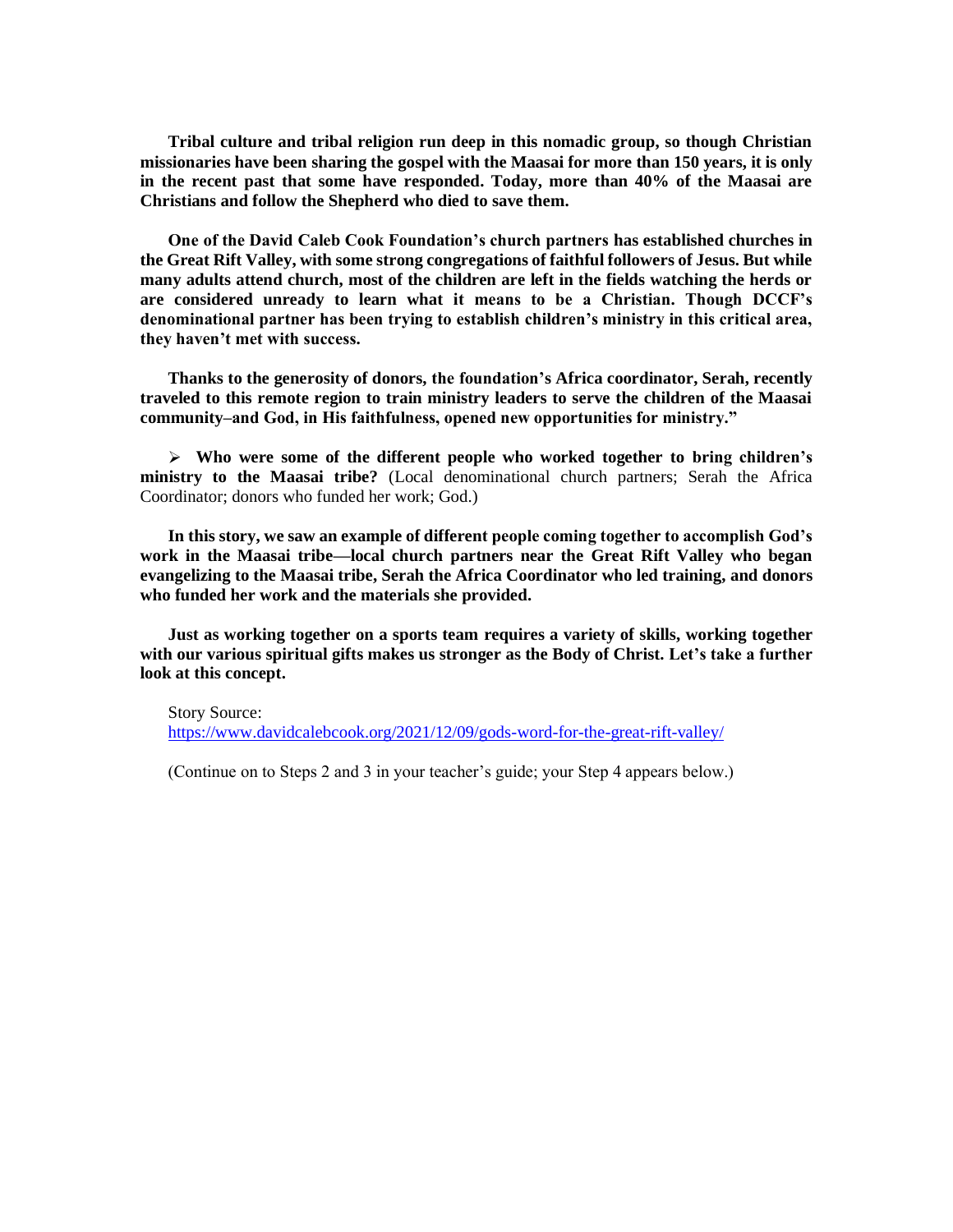

—1 Corinthians 12:4-5

**Materials:** Index cards Pens/pencils

If your class is meeting online, invite students to bring index cards and pens/pencils to class.

**The Bible has many passages about teamwork. Some are related to the body and how its parts work together** (1 Corinthians 12:12-27)**. Other passages, such as today's lesson Scripture**  (1 Corinthians 12:4-5)**, look specifically at spiritual gifts and how the same Lord distributes them even though the gifts themselves are different.**

**We've explored the spiritual gifts God gives us as part of His team. It is important to discover what spiritual gift or gifts you have been given and then use those for the team otherwise, the team isn't all it can be. But before you can discover and utilize your spiritual gifts, you need to know for sure you're** *on* **His team.** 

**Joining God's team is the best decision you will ever make.** Hand out index cards and pens or pencils. Have students find a spot in the room (or at home) where they can think and write about when they became part of God's team. If they know a date, they can record that or they can write about where they were and how they felt. Then, on the other side of their index cards, invite students to write about what talents, spiritual gifts, and strengths they bring to God's team.

If a student has yet to join God's team, encourage them to come up to you after class or later this week and ask you for more information on how to receive Christ as Savior. Instructions for leading a student to Christ can be found on the inside cover of the teacher's manual. Students may also want to talk with a pastor or parent or guardian about this matter.

Continue by inviting students to think about a spiritual gift they may have been given by God. Students don't need to share this information with others, but have them write down one gift they believe they have been given and how they might be letting down their team by not using what God has given. Have them make a plan to intentionally use their spiritual gift this week.

As they think and write, have them listen to this music video [3:18]:

Great to be on God's Team Lyrics

<https://www.youtube.com/watch?v=Xd7Uk8DZVmU>